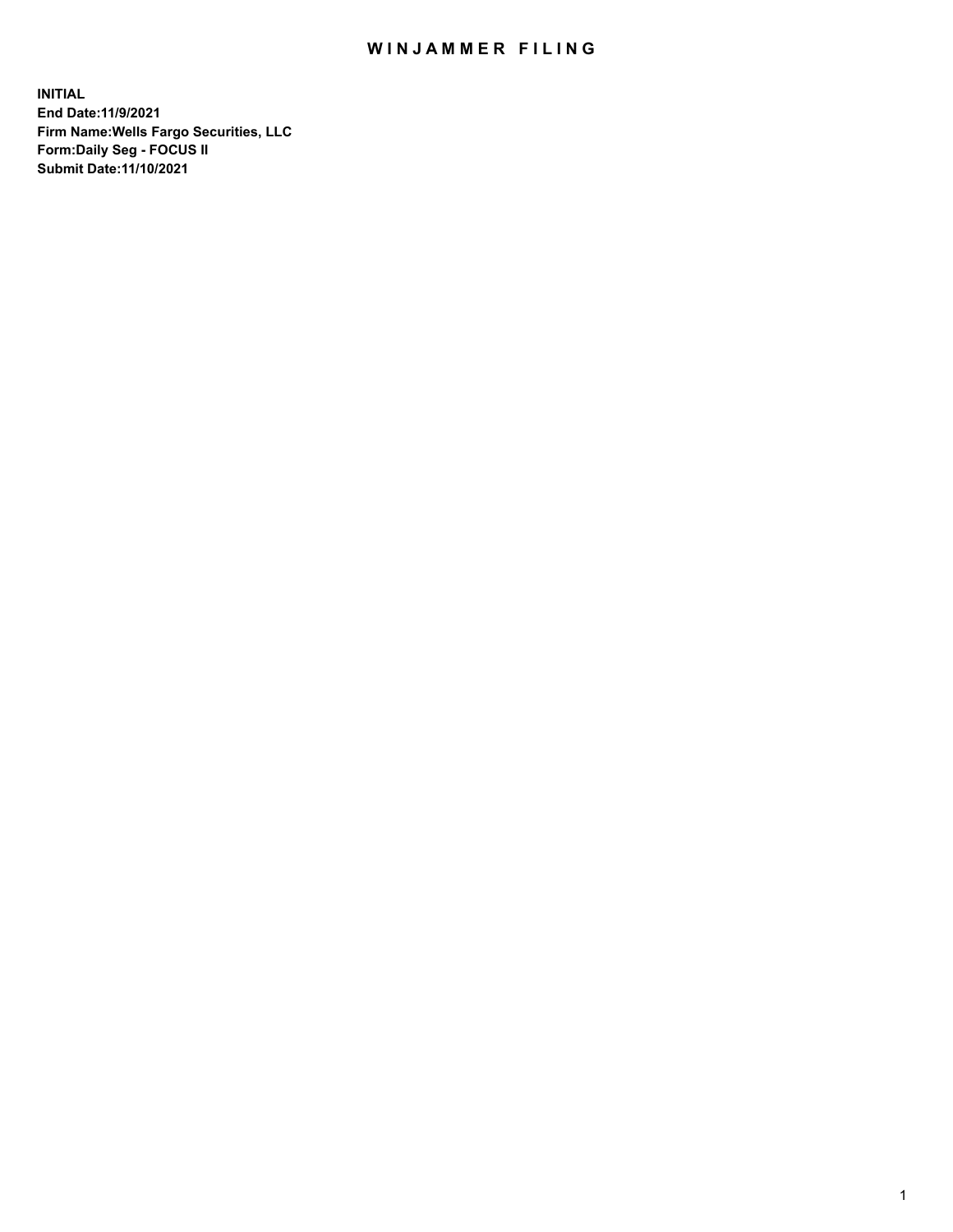**INITIAL End Date:11/9/2021 Firm Name:Wells Fargo Securities, LLC Form:Daily Seg - FOCUS II Submit Date:11/10/2021 Daily Segregation - Cover Page**

| Name of Company                                                                                                                                                                                                                                                                                                                | <b>Wells Fargo Securities LLC</b>                          |
|--------------------------------------------------------------------------------------------------------------------------------------------------------------------------------------------------------------------------------------------------------------------------------------------------------------------------------|------------------------------------------------------------|
| <b>Contact Name</b>                                                                                                                                                                                                                                                                                                            | <b>James Gnall</b>                                         |
| <b>Contact Phone Number</b>                                                                                                                                                                                                                                                                                                    | 917-699-6822                                               |
| <b>Contact Email Address</b>                                                                                                                                                                                                                                                                                                   | james.w.gnall@wellsfargo.com                               |
| FCM's Customer Segregated Funds Residual Interest Target (choose one):<br>a. Minimum dollar amount: ; or<br>b. Minimum percentage of customer segregated funds required:% ; or<br>c. Dollar amount range between: and; or<br>d. Percentage range of customer segregated funds required between:% and%.                         | 125,000,000<br><u>0</u><br>0 <sub>0</sub><br>00            |
| FCM's Customer Secured Amount Funds Residual Interest Target (choose one):<br>a. Minimum dollar amount: ; or<br>b. Minimum percentage of customer secured funds required:% ; or<br>c. Dollar amount range between: and; or<br>d. Percentage range of customer secured funds required between:% and%.                           | 35,000,000<br><u>0</u><br>0 <sub>0</sub><br>0 <sub>0</sub> |
| FCM's Cleared Swaps Customer Collateral Residual Interest Target (choose one):<br>a. Minimum dollar amount: ; or<br>b. Minimum percentage of cleared swaps customer collateral required:% ; or<br>c. Dollar amount range between: and; or<br>d. Percentage range of cleared swaps customer collateral required between:% and%. | 360,000,000<br><u>0</u><br>0 Q<br>00                       |

Attach supporting documents CH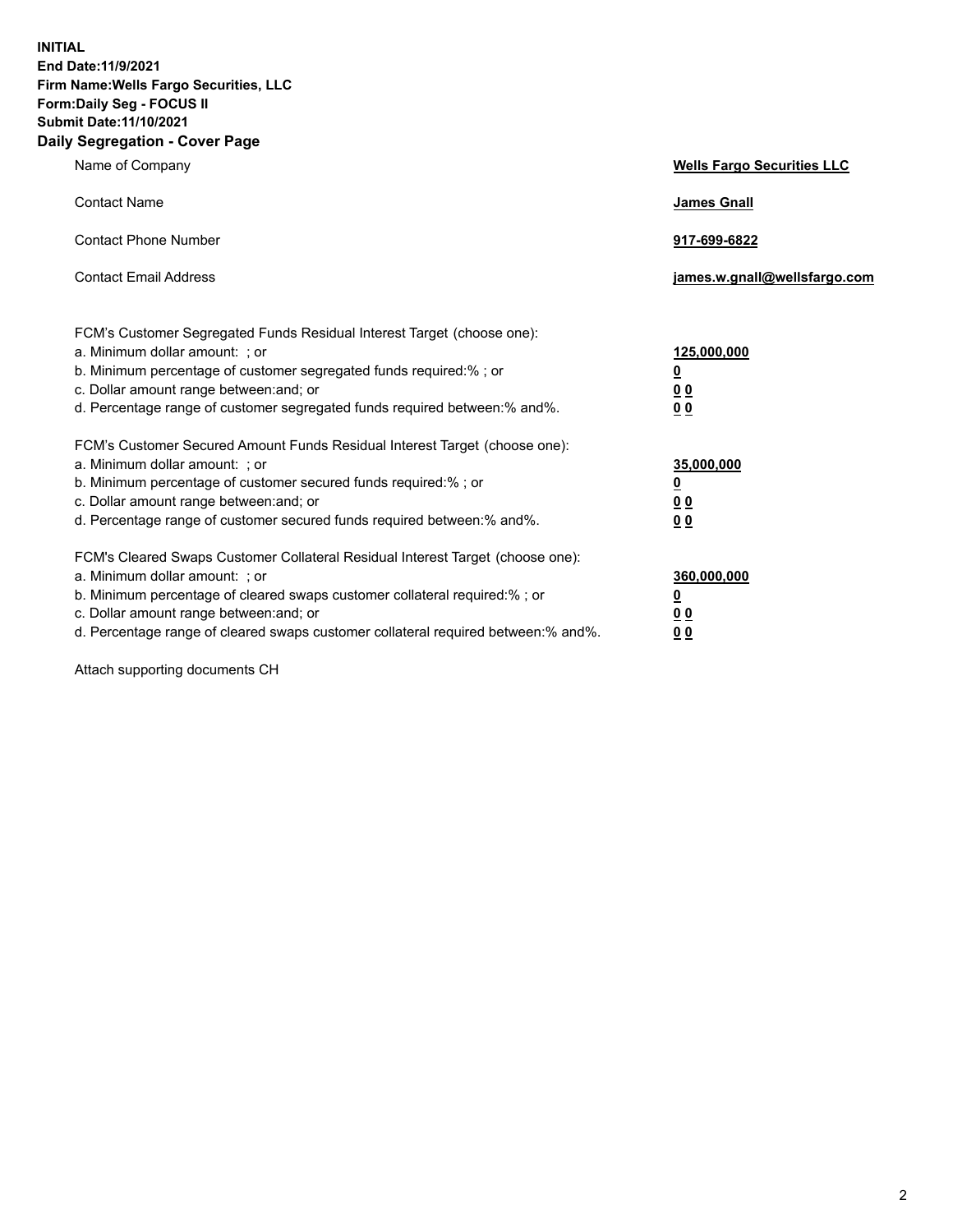**INITIAL End Date:11/9/2021 Firm Name:Wells Fargo Securities, LLC Form:Daily Seg - FOCUS II Submit Date:11/10/2021**

## **Daily Segregation - Secured Amounts**

|    | Foreign Futures and Foreign Options Secured Amounts                                         |                                    |
|----|---------------------------------------------------------------------------------------------|------------------------------------|
|    | Amount required to be set aside pursuant to law, rule or regulation of a foreign            | $0$ [7305]                         |
|    | government or a rule of a self-regulatory organization authorized thereunder                |                                    |
| 1. | Net ledger balance - Foreign Futures and Foreign Option Trading - All Customers             |                                    |
|    | A. Cash                                                                                     | 154,958,595 [7315]                 |
|    | B. Securities (at market)                                                                   | 193,261,305 [7317]                 |
| 2. | Net unrealized profit (loss) in open futures contracts traded on a foreign board of trade   | 241,165,005 [7325]                 |
| 3. | Exchange traded options                                                                     |                                    |
|    | a. Market value of open option contracts purchased on a foreign board of trade              | 2,084,040 [7335]                   |
|    | b. Market value of open contracts granted (sold) on a foreign board of trade                | -440,919 [7337]                    |
| 4. | Net equity (deficit) (add lines 1. 2. and 3.)                                               | 591,028,026 [7345]                 |
| 5. | Account liquidating to a deficit and account with a debit balances - gross amount           | 4,118,829 [7351]                   |
|    | Less: amount offset by customer owned securities                                            | -4,118,417 [7352] 412 [7354]       |
| 6. | Amount required to be set aside as the secured amount - Net Liquidating Equity              | 591,028,438 [7355]                 |
|    | Method (add lines 4 and 5)                                                                  |                                    |
| 7. | Greater of amount required to be set aside pursuant to foreign jurisdiction (above) or line | 591,028,438 [7360]                 |
|    | 6.                                                                                          |                                    |
|    | FUNDS DEPOSITED IN SEPARATE REGULATION 30.7 ACCOUNTS                                        |                                    |
| 1. | Cash in banks                                                                               |                                    |
|    | A. Banks located in the United States                                                       | 141,086,904 [7500]                 |
|    | B. Other banks qualified under Regulation 30.7                                              | 134,997,028 [7520] 276,083,932     |
|    |                                                                                             | [7530]                             |
| 2. | <b>Securities</b>                                                                           |                                    |
|    | A. In safekeeping with banks located in the United States                                   | 125,732,424 [7540]                 |
|    | B. In safekeeping with other banks qualified under Regulation 30.7                          | 0 [7560] 125,732,424 [7570]        |
| 3. | Equities with registered futures commission merchants                                       |                                    |
|    | A. Cash                                                                                     | -36,403,686 [7580]                 |
|    | <b>B.</b> Securities                                                                        | 87,539,229 [7590]                  |
|    | C. Unrealized gain (loss) on open futures contracts                                         | 61,650,321 [7600]                  |
|    | D. Value of long option contracts                                                           | 2,084,040 [7610]                   |
|    | E. Value of short option contracts                                                          | -440,919 [7615] 114,428,985 [7620] |
| 4. | Amounts held by clearing organizations of foreign boards of trade                           |                                    |
|    | A. Cash                                                                                     | $0$ [7640]                         |
|    | <b>B.</b> Securities                                                                        | $0$ [7650]                         |
|    | C. Amount due to (from) clearing organization - daily variation                             | $0$ [7660]                         |
|    | D. Value of long option contracts                                                           | $0$ [7670]                         |
|    | E. Value of short option contracts                                                          | 0 [7675] 0 [7680]                  |
| 5. | Amounts held by members of foreign boards of trade                                          |                                    |
|    | A. Cash                                                                                     | $-84,010,453$ [7700]               |
|    | <b>B.</b> Securities                                                                        | 215,092,918 [7710]                 |
|    | C. Unrealized gain (loss) on open futures contracts                                         | 136,516,477 [7720]                 |
|    | D. Value of long option contracts                                                           | $0$ [7730]                         |
|    | E. Value of short option contracts                                                          | 0 [7735] 267,598,942 [7740]        |
| 6. | Amounts with other depositories designated by a foreign board of trade                      | $0$ [7760]                         |
| 7. | Segregated funds on hand                                                                    | $0$ [7765]                         |
| 8. | Total funds in separate section 30.7 accounts                                               | 783,844,283 [7770]                 |
| 9. | Excess (deficiency) Set Aside for Secured Amount (subtract line 7 Secured Statement         | 192,815,845 [7380]                 |
|    | Page 1 from Line 8)                                                                         |                                    |

- 10. Management Target Amount for Excess funds in separate section 30.7 accounts **35,000,000** [7780]
- 11. Excess (deficiency) funds in separate 30.7 accounts over (under) Management Target **157,815,845** [7785]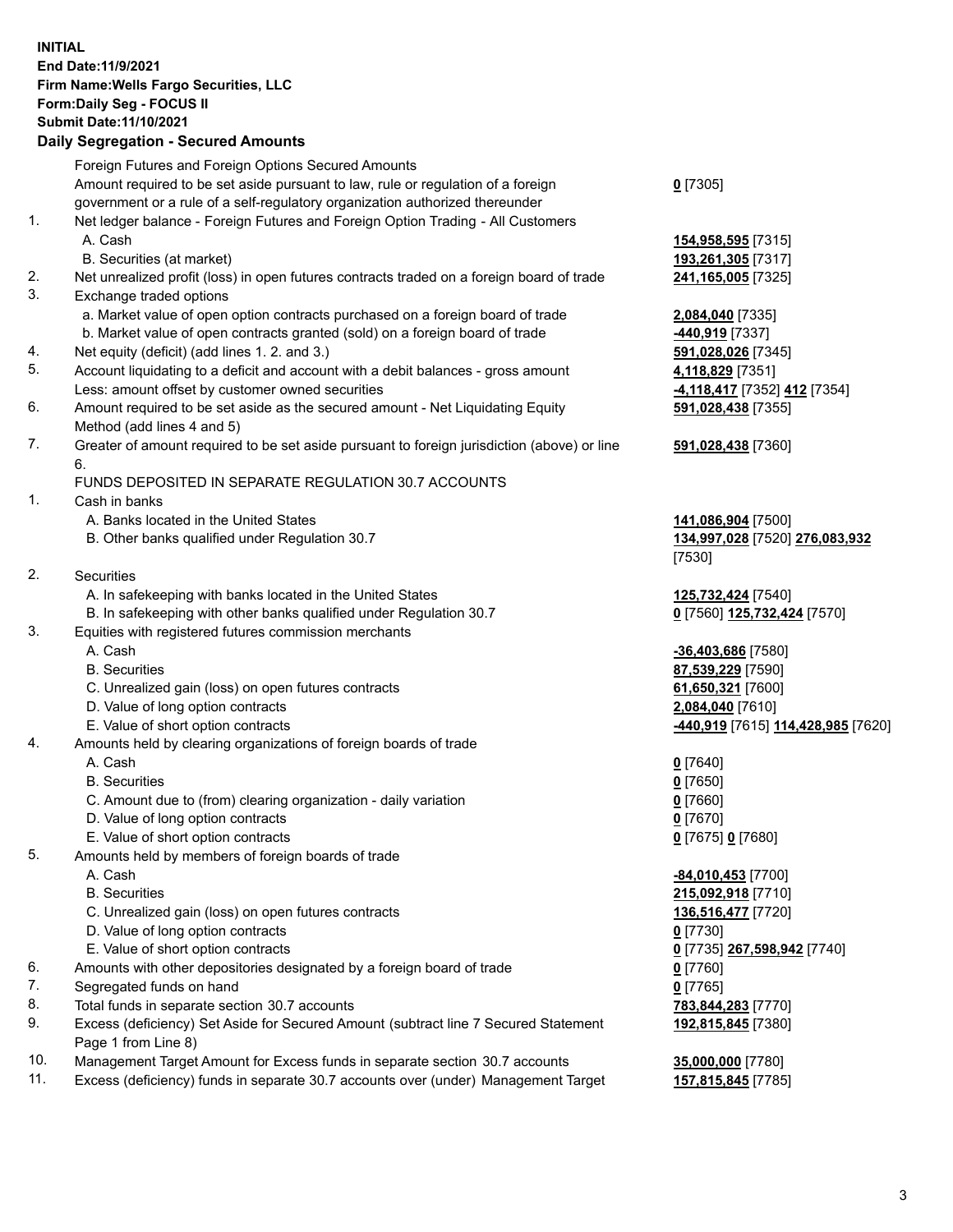**INITIAL End Date:11/9/2021 Firm Name:Wells Fargo Securities, LLC Form:Daily Seg - FOCUS II Submit Date:11/10/2021**

## **Daily Segregation - Segregation Statement**

SEGREGATION REQUIREMENTS(Section 4d(2) of the CEAct)

| $\mathbf{1}$ . | Net ledger balance                                                                  |                               |
|----------------|-------------------------------------------------------------------------------------|-------------------------------|
|                | A. Cash                                                                             | 3,380,943,484 [7010]          |
|                | B. Securities (at market)                                                           | 1,839,353,064 [7020]          |
| 2.             | Net unrealized profit (loss) in open futures contracts traded on a contract market  | -46,636,055 [7030]            |
| 3.             | Exchange traded options                                                             |                               |
|                | A. Add market value of open option contracts purchased on a contract market         | 1,821,397,622 [7032]          |
|                | B. Deduct market value of open option contracts granted (sold) on a contract market | -1,873,375,364 [7033]         |
| 4.             | Net equity (deficit) (add lines 1, 2 and 3)                                         | 5,121,682,751 [7040]          |
| 5.             | Accounts liquidating to a deficit and accounts with                                 |                               |
|                | debit balances - gross amount                                                       | 128,658,886 [7045]            |
|                | Less: amount offset by customer securities                                          | -122,260,747 [7047] 6,398,139 |
|                |                                                                                     | [7050]                        |
| 6.             | Amount required to be segregated (add lines 4 and 5)                                | 5,128,080,890 [7060]          |
|                | FUNDS IN SEGREGATED ACCOUNTS                                                        |                               |
| 7.             | Deposited in segregated funds bank accounts                                         |                               |
|                | A. Cash                                                                             | 143,794,822 [7070]            |
|                | B. Securities representing investments of customers' funds (at market)              | 395,171,071 [7080]            |
|                | C. Securities held for particular customers or option customers in lieu of cash (at | 264,726,930 [7090]            |
|                | market)                                                                             |                               |
| 8.             | Margins on deposit with derivatives clearing organizations of contract markets      |                               |
|                | A. Cash                                                                             | 2,712,989,018 [7100]          |
|                | B. Securities representing investments of customers' funds (at market)              | 569,608,205 [7110]            |
|                | C. Securities held for particular customers or option customers in lieu of cash (at | 1,574,626,134 [7120]          |
|                | market)                                                                             |                               |
| 9.             | Net settlement from (to) derivatives clearing organizations of contract markets     | -7,893,578 [7130]             |
| 10.            | Exchange traded options                                                             |                               |
|                | A. Value of open long option contracts                                              | 1,821,397,622 [7132]          |
|                | B. Value of open short option contracts                                             | -1,873,375,364 [7133]         |
| 11.            | Net equities with other FCMs                                                        |                               |
|                | A. Net liquidating equity                                                           | $0$ [7140]                    |
|                | B. Securities representing investments of customers' funds (at market)              | $0$ [7160]                    |
|                | C. Securities held for particular customers or option customers in lieu of cash (at | $0$ [7170]                    |
|                | market)                                                                             |                               |
| 12.            | Segregated funds on hand                                                            | $0$ [7150]                    |
| 13.            | Total amount in segregation (add lines 7 through 12)                                | 5,601,044,860 [7180]          |
| 14.            | Excess (deficiency) funds in segregation (subtract line 6 from line 13)             | 472,963,970 [7190]            |
| 15.            | Management Target Amount for Excess funds in segregation                            | 125,000,000 [7194]            |
| 16.            | Excess (deficiency) funds in segregation over (under) Management Target Amount      | 347,963,970 [7198]            |
|                | <b>Excess</b>                                                                       |                               |
|                |                                                                                     |                               |